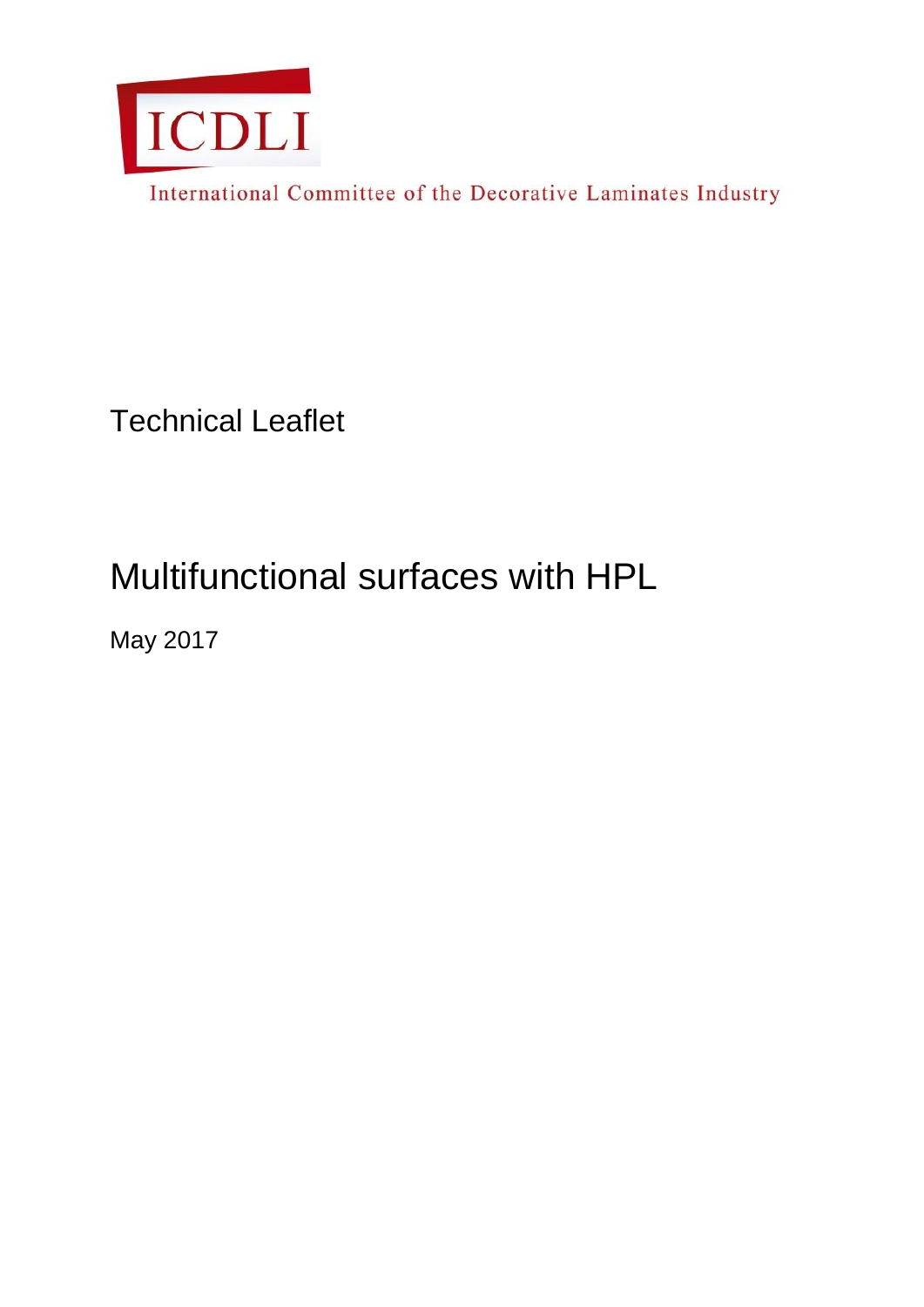

### **Preface**

High-pressure laminate (HPL) in accordance with EN 438 has been used in the construction and furniture sector for decades. The European standard EN 438 defines the material, requirements and properties of HPL.

HPL is a resin and paper-based thermosetting composite material and features a unique, extremely robust, resistant, modern and very decorative surface. HPL is omnipresent in our day-to-day lives and is self-supporting or used in conjunction with substrates. The application and usage areas of HPL are extremely diverse and are constantly evolving. This requires knowledge management which provides regularly updated information and assistance with regard to different applications and processing, in the form of technical bulletins.

The technical bulletin "Multifunctional surfaces with HPL" illustrates the possible applications of HPL in rooms used for presentations or events which require the use of projectors, flipcharts etc. This offers useful advice with regard to its areas of application.

This document makes no claim of completion regarding listing the full details of any standards referred to in the text.

All information is based on the current state of technical knowledge, but it does not constitute any form of liability. It is the personal responsibility of the user of the products described in this information leaflet to comply with the appropriate laws and regulations.

For more than 50 years the ICDLI has been the international representative of the interests of European laminate manufacturers. Further information about the ICDLI and the data sheets published up to now can be found at [www.icdli.com.](http://www.icdli.com/)

This application was compiled by the International Committee of the Decorative Laminates Industry.

It considers the conditions of application technology in the European countries. If you have further questions, please contact us:

**ICDLI aisbl - International Committee of the Decorative Laminates Industry** 

Rue de la presse 4 I 1000 Bruxelles I Belgium Head office: Städelstraße 10 I 60596 Frankfurt / Main I Germany Phone +49 69 2 71 05-31 I Fax +49 69 23 98 37 I Internet www.icdli.com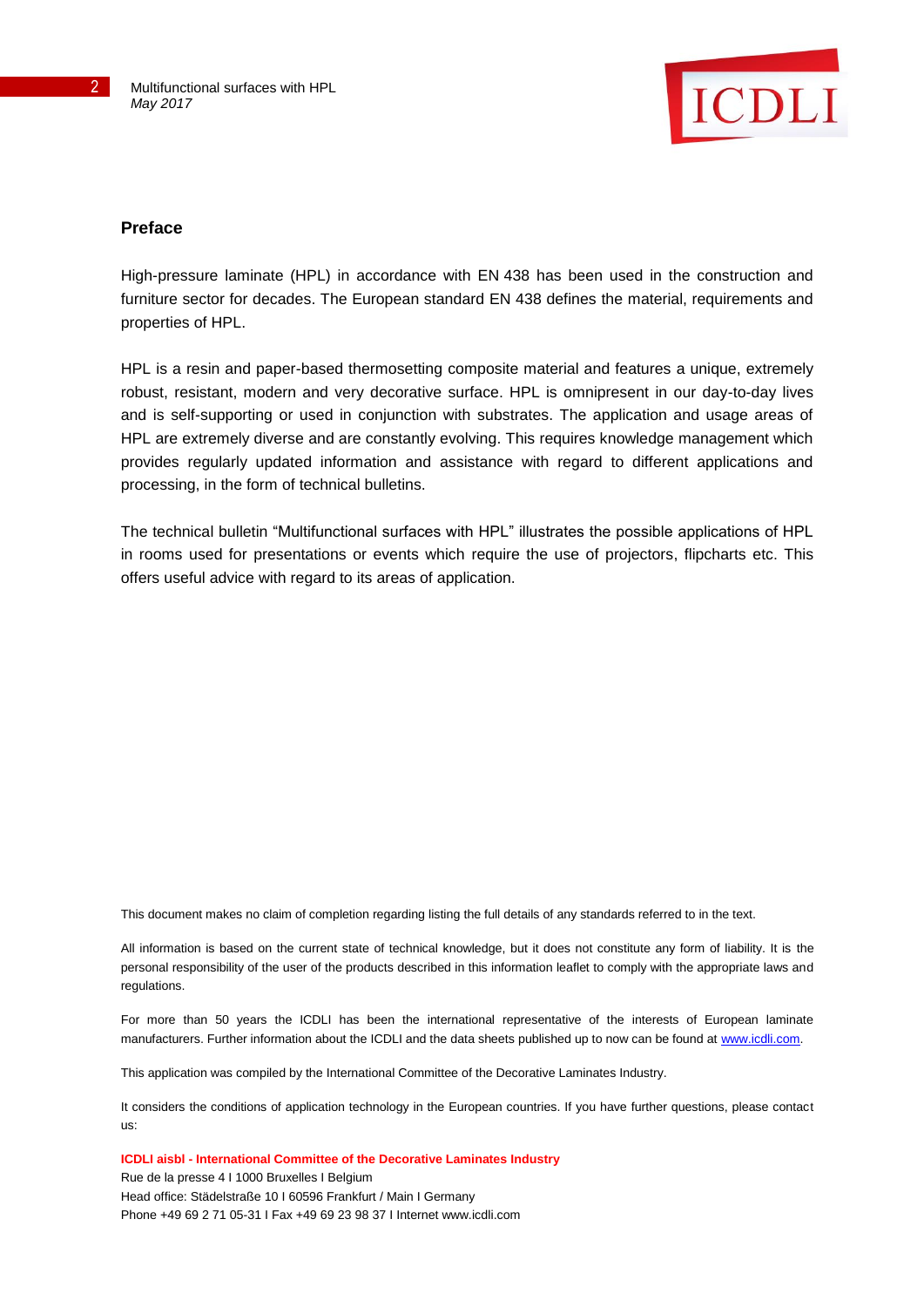



## **Table of contents**

- 1. General information
- 2. Marking
- 3. Whiteboards
- 4. Magnetic surfaces
- 5. Projection screens
- 6. Write-on, magnetic projection screens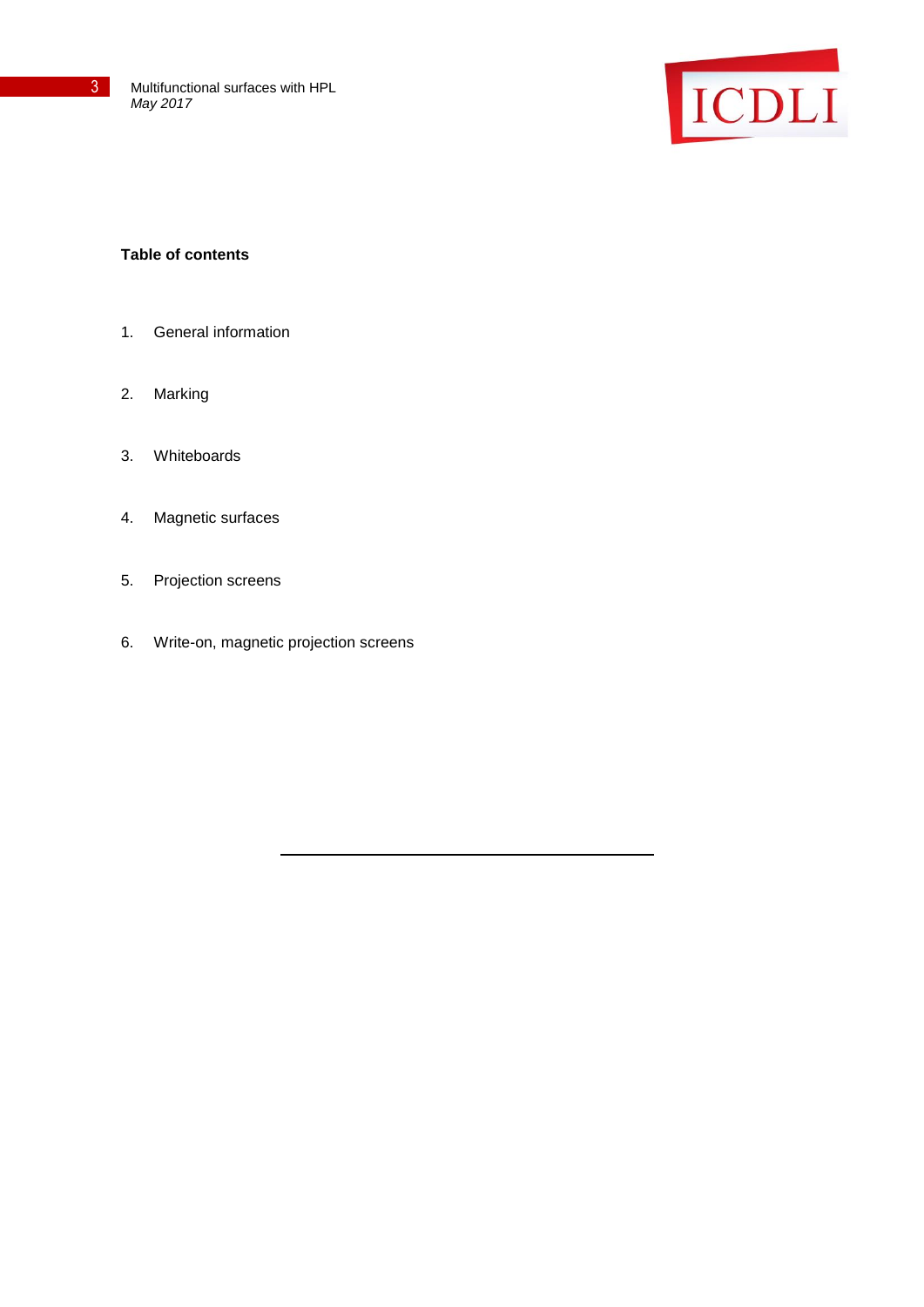

### **1. General information**

Multifunctional surfaces with HPL are ideal for use as projection screens and write-on surfaces. They can also be equipped with magnetic layers. Moreover, they feature a unique combination of properties with respect to surface wear, chemical resistance, colours and designs and also surface textures.

### **2. Marking**

In principle, HPL surfaces can be written on. However, since there are a wide range of marking pens and different HPL surface textures available and new variants are always coming onto the market, the coverage rate of the colour pigments varies depending on the combination. This also applies to the effort involved in cleaning a surface that has been written on, which can vary significantly depending on the combination.

The smoother, and thus the shinier a surface, the easier it is to clean off the markings. In the simplest scenario, this can be achieved using a dry, absorbent cloth - possibly a damp cloth – with relatively little effort. With frequent use, textured surfaces, long-dried inks and certain types of marking pens, you will find that a dry, absorbent cloth is often no longer sufficient for achieving a clean surface.

For marking pens with water-soluble inks, we recommend an absorbent cloth and window cleaning product (i.e. non-moisturising soapy water with  $5 - 10$  % alcohol content). Textured surfaces require more effort to clean.

Clean non-water-soluble writing inks using an absorbent cloth and alcohol or acetone (some plastic edges are not resistant to acetone) and wash off with non-moisturising soapy water. Cellulose thinners, nail polish remover and other solvents may leave residues on the surfaces. Textured surfaces require more effort to clean.

However, if blackboard chalk is going to be used to write on HPL, it is advisable to use a finely textured, matt surface. Some abrasion of the chalk on the board is required to achieve a beautiful, high-contrast typeface. On a smooth or less textured surface, this is not the case. Clean using water and an absorbent cloth. When using liquid chalks, select a surface that is as smooth as possible because finely textured surfaces require more effort to clean, particularly when it comes to dried-on markings.

To prevent streaking, we generally recommend drying the surfaces subsequently with a clean cloth.

#### **3. Whiteboards**

Whiteboards are frequently made of HPL. As the name suggests, white boards are generally used for this. However, they can also be manufactured using any other available HPL design. HPL surfaces can be written on using special felt-tipped pens (whiteboard markers) and wiped clean with a cloth, for example. In practice, lots of different - sometimes less suitable - felt-tipped pens are used, whose ink remains on the surface for a long time in some cases and can dry out excessively.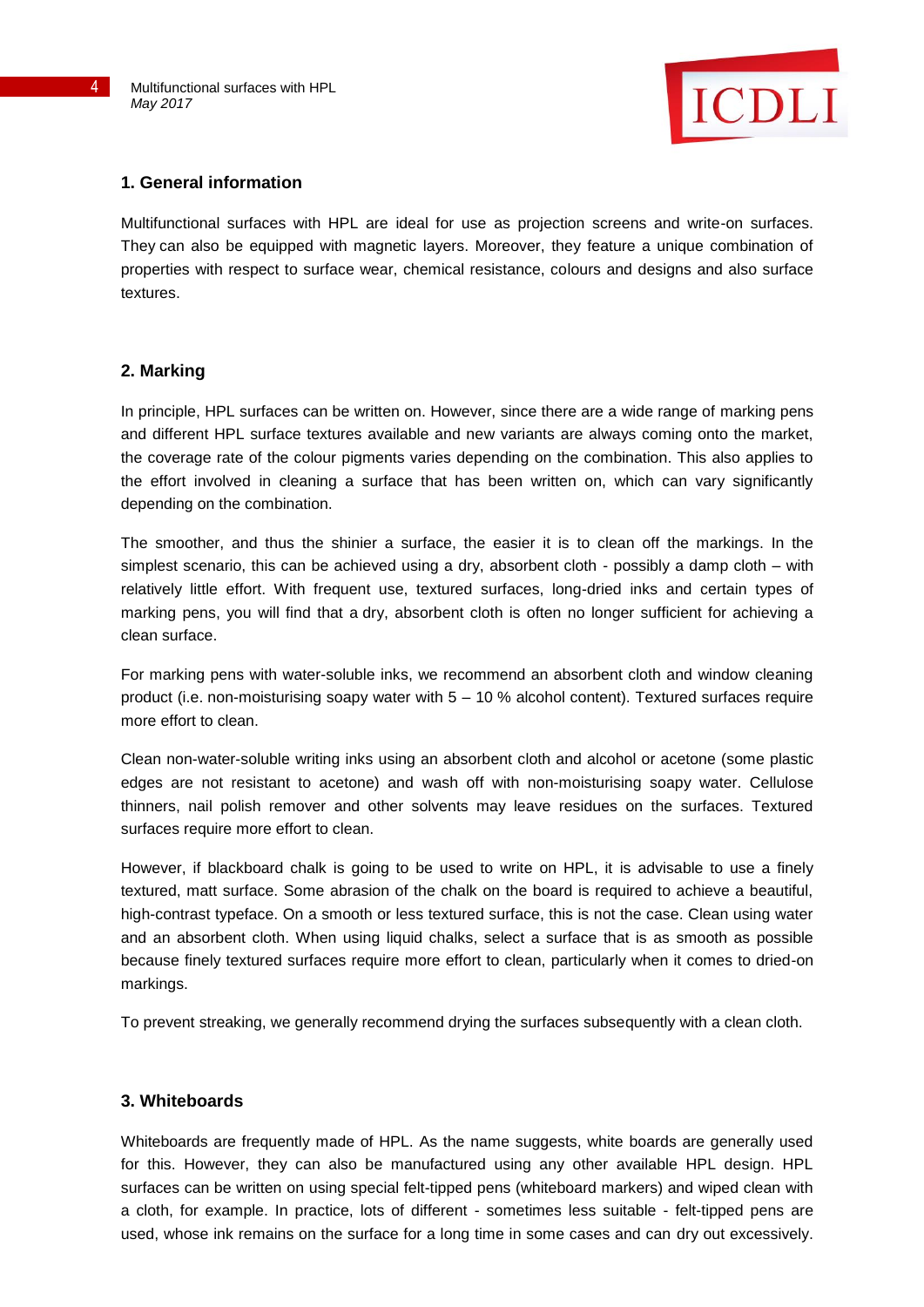

The surface should be as smooth as possible in order to ensure easy cleaning over the long term, and we recommend occasionally cleaning with a window cleaning product and an absorbent cloth, e.g. a microfibre cloth.

# **4. Magnetic surfaces**

HPL surfaces equipped with magnetic properties generally have a layer of ferritic steel sheet or ferrite particles which are bonded with resin on paper. To ensure the processing of HPL elements in timber-processing operations (no flying sparks), steel sheets are only a few micrometres thick. For ferrite particles, the layer thickness is approx. 100 – 200 µm. These layers are locally magnetised via the applied permanent magnets, so that there is adhesion. This magnetisation diminishes over time once the permanent magnet is removed.

Permanent magnets are made from various materials and are available in a wide variety of shapes and designs. Their adhesive force is primarily determined by:

- The material of the magnets: neodymium-iron-boron > samarium-cobalt > aluminium-nickelcobalt > hard ferrite.
- The adhesive surface: the larger the surface area of the magnetic bond, the greater its adhesive force.
- The thickness of the magnet: the thicker a magnet, the greater its adhesive force.
- The material of the counter-magnet or the material being attracted: the stronger the counter-magnet or the more strongly the counter-material can be magnetised, the greater the adhesive force of the magnetic bond.
- The distance to the material being attracted: the closer a magnet is to the material being attracted, the greater the adhesive force.
- The temperature: at higher temperatures (> 80 °C), permanent magnets may lose adhesive force.

Low-cost permanent magnets are usually made of hard ferrite and are relatively thin (approx. 2 – 3 mm). These are sufficient for securing a DIN-A4 page of standard paper with 1 – 2 magnets. Unlike more expensive neodymium magnets, these are less suitable for DIN-A1 layouts, for example, unless several are used. For each particular application you need to decide which and how many magnets to use for a specific task.

Generally speaking, HPL with magnetic adhesion poses no risk to human health, e.g. those with pacemakers.

# **5. Projection screens**

Projection screens normally feature a white, matt surface, so that the impinging light from projectors is scattered evenly and diffusely and no annoying reflections are created. These features fulfil the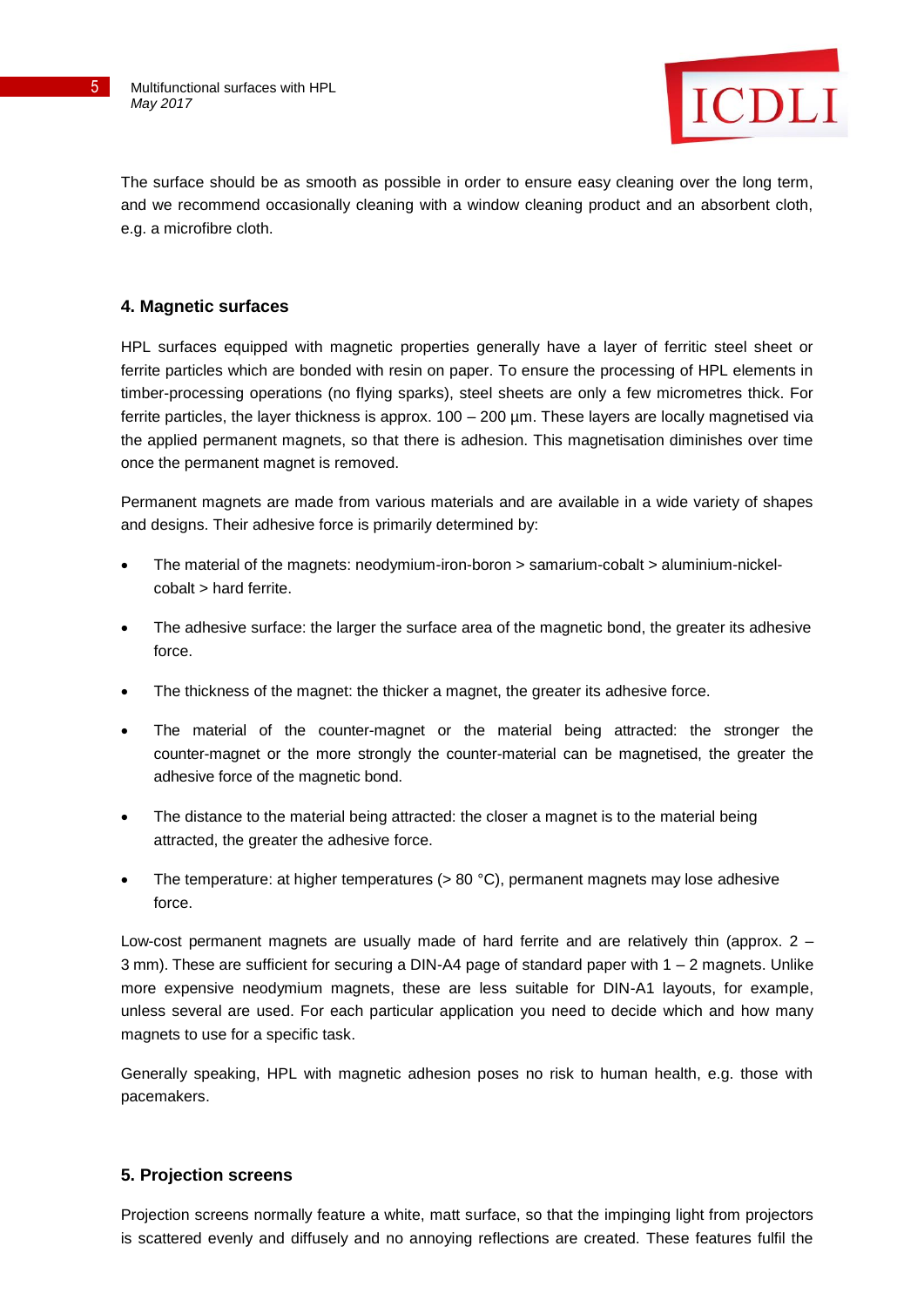

requirements for projection screens in offices and classrooms. HPL surfaces can be manufactured with these features. The gloss level should be as low as possible (measurement at 60° angle). Good results in terms of reflections can be achieved with values below a gloss level of 10. Higher values < 20 can be used with some limitations (i.e. reflections may occur at certain viewing angles). Extremely matt HPL surfaces have gloss levels of approx. 2 – 5. They are finely textured.

Dimensional data for a projection screen in rooms up to approx. classroom size:

- The distance to the image source is between 1.5 to 6 times the projection width.
- For seminar rooms, a distance of 4.5 times the projection width is ideal.
- In order to ensure that the projected image is sufficiently recognisable in daylight conditions, the ratio of ambient light at the location of the projection screen (measured in Lux [lx]) and the light output of the projector must be 1:5.
- Daylight outdoors: 3000 10000 lx
- Minimum brightness for making notes: 20 30 lx
- Living rooms or offices: 50 750 lx
- The lower the ambient light, the lower the light output of the projector can be in order to achieve a bright, high-contrast image.
- The darker the background brightness of the room, the more high-contrast the image will be.
- Example: background brightness on the screen 100 lx; required brightness (light output) 500 lx; screen size 3 m<sup>2</sup> -> at least 1500 lumen (luminous flux from the projector) is required

#### **6. Write-on, magnetic projection screens**

Equipping HPL with magnetic properties has no impact on the HPL surface. So it can be combined with write-on or projection surfaces without a problem.

More difficult is the combination of marking and projection on the same surface, since the two requirements conflict with each other depending on the writing material used. To this end it is useful if, prior to using a multifunctional surface, you know what kind of writing material is to be used. When using blackboard chalk to inscribe, a slightly rough, i.e. matt, surface is required in order to achieve a good contrast. These conditions are ideal, since matt surfaces with gloss levels of less than 10 (60° measurement) are the most appropriate for projection screens too.

Most other marking pens – whiteboard markers, liquid chalks, wax and oil crayons, felt markers, fluorescent markers, etc. – can also be used on matt (rough) surfaces, but cleaning the surface properly can be extremely laborious. If you wish to simplify the cleaning process, smooth or glossy surfaces are more suitable for these pens. These surfaces feature gloss levels of approx. 80 (60° measurement) and more. For projection screens, however, such surfaces have excess reflection. A good compromise would be surfaces with a gloss level of approx.  $10 - 20$ . These surfaces exhibit minor reflection during projections, yet can be cleaned with relatively little effort. Since various